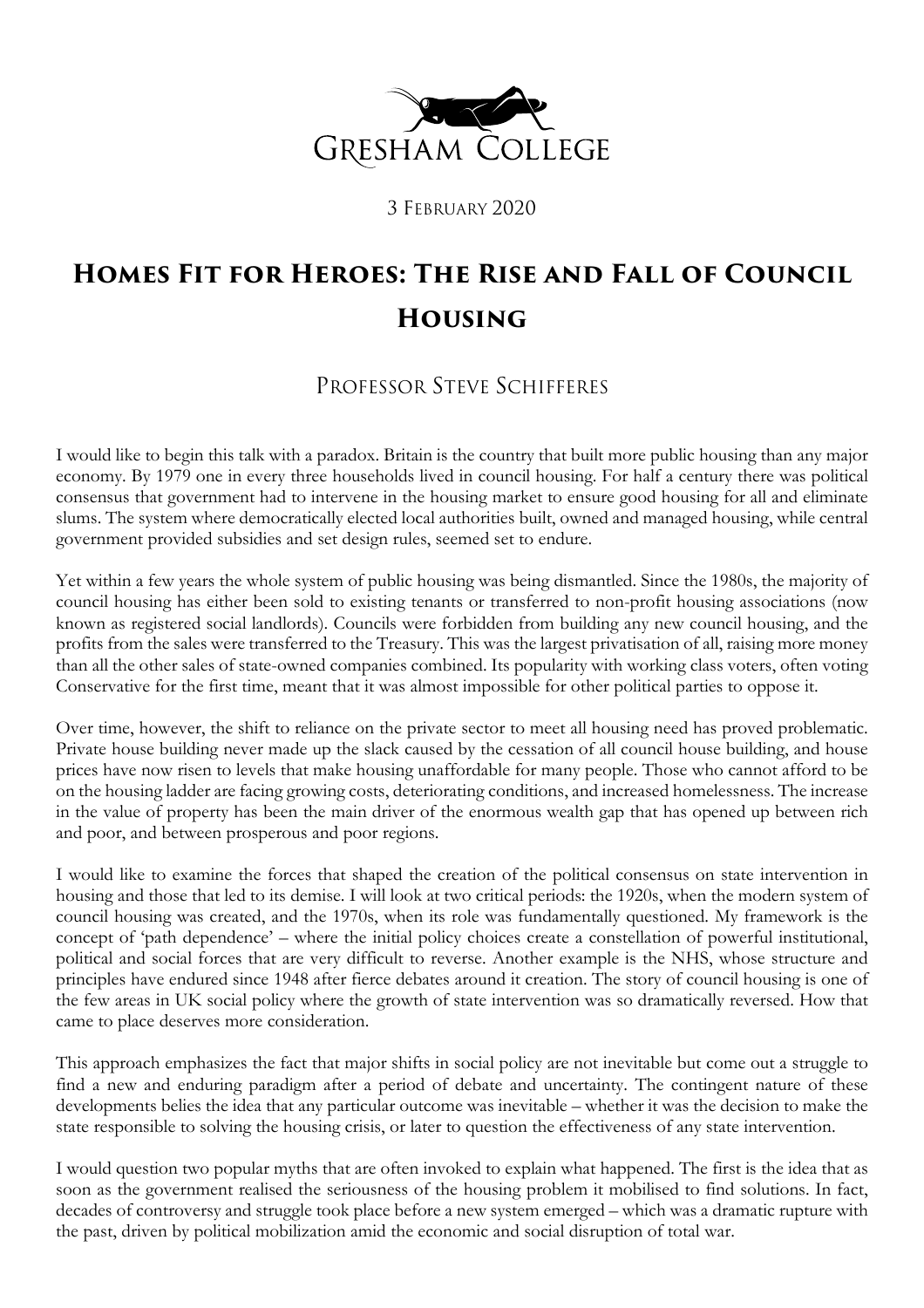

The demise of council housing has also seen as the inevitable result of the inability of the state to intervene in the private market. One version, which I will call architectural determination, blames architects and planners, seduced by Modernism and out-of-touch with ordinary people, for not building housing people wanted to live in. Another strand blames the failure on the predictable inability of faceless council bureaucrats to maintain, repair and allocate housing fairly in the over-large housing estates that alienated their residents and produced social dislocation. But architects built also built for the private sector, which also produced its own large and sometimes faceless suburban estates.

In order to really understand what happened to council housing, we have to understand how that related to what happened to other tenures: private renting the first half of the 20<sup>th</sup> century, and owner-occupation in the later period. And we have to pay more attention to housing finance system that played such a critical role in reshaping the housing system.

I will start with the creation of the council housing system in the 1920s – the broad structure of which endured until the 1970s.

#### **Landlords Under Siege**

Most histories of council housing start with the 1919 Addison Act, by which the Coalition government attempted to fulfil its promise to build 'Homes Fit for Heroes' for soldiers returning from the First World War. Instead, I will start with the Glasgow Rent Strike of 1915. The First World War rent strikes were the culmination of a century-long struggle between landlords and tenants in 19<sup>th</sup> century urban Britain for better conditions and more security, in a system where landlords had absolute power to evict at will and little incentive to improve the overcrowded and unsanitary housing stock – a situation that was well documented in Parliamentary reports, press exposes and even novels.

The success of these rent strikes fundamentally altered the nature of the private rented sector by forcing the government to introduce a national system of rent control that endured until the 1970s. The continuing popular mobilisation of tenants made it impossible to go back to the old system where landlords had absolute power over their tenants. By undermining private renting as an unsatisfactory and unsustainable way of housing the working class, it became clear the only the state could step in to provide decent housing.

This outcome was no accident. It was the explicit policy of the leaders of the Glasgow Rent Strike, the Independent Labour Party under the leadership of John Wheatley, later Labour's first Housing Minister. Wheatley grew up in the dire conditions of a one-room cottage without sanitation in a Lanarkshire mining village. His own experience convinced him that private rented housing could not provide adequate housing for the workers. By 1908 he had already proposed that Glasgow should build ' $f$ 8 cottages for workers' to replace the over-crowded slums.

But it was the new conditions of wartime that gave political power to the tenants and enabled the Glasgow Labour Party to mobilise them. The needs of total war – a vast increase in munitions production for the Western Front and need for many more workers –increased overcrowding and put intolerable pressure on housing in major cities, especially those like Glasgow which already had the worst housing conditions.

The landlords thought the shortage of housing was an excellent time to raise rents. The government's desire to maximise war output led them to take a less sympathetic attitude to the landlords, especially when the munitions workers began to join the protests.

The spark that lit the fire was the attempt in June 1915 by a landlord to evict a soldier's wife and ill children while her husband was lying wounded in a field hospital in France. Mrs McHugh, living on the solder's allowance and with seven children, could not afford another rent increase. She was given 48 hours to quit. Brandishing signs saying 'No Huns at Home' tenants rapidly organised committees – led by local women political activists and suffragettes like Mary Barber, Agnes Dolan and Helen Crawfurd – to withhold the rent increases. They blocked landlords who attempted to evict tenants by barricading tenements with prams and flour bombs. By October 1915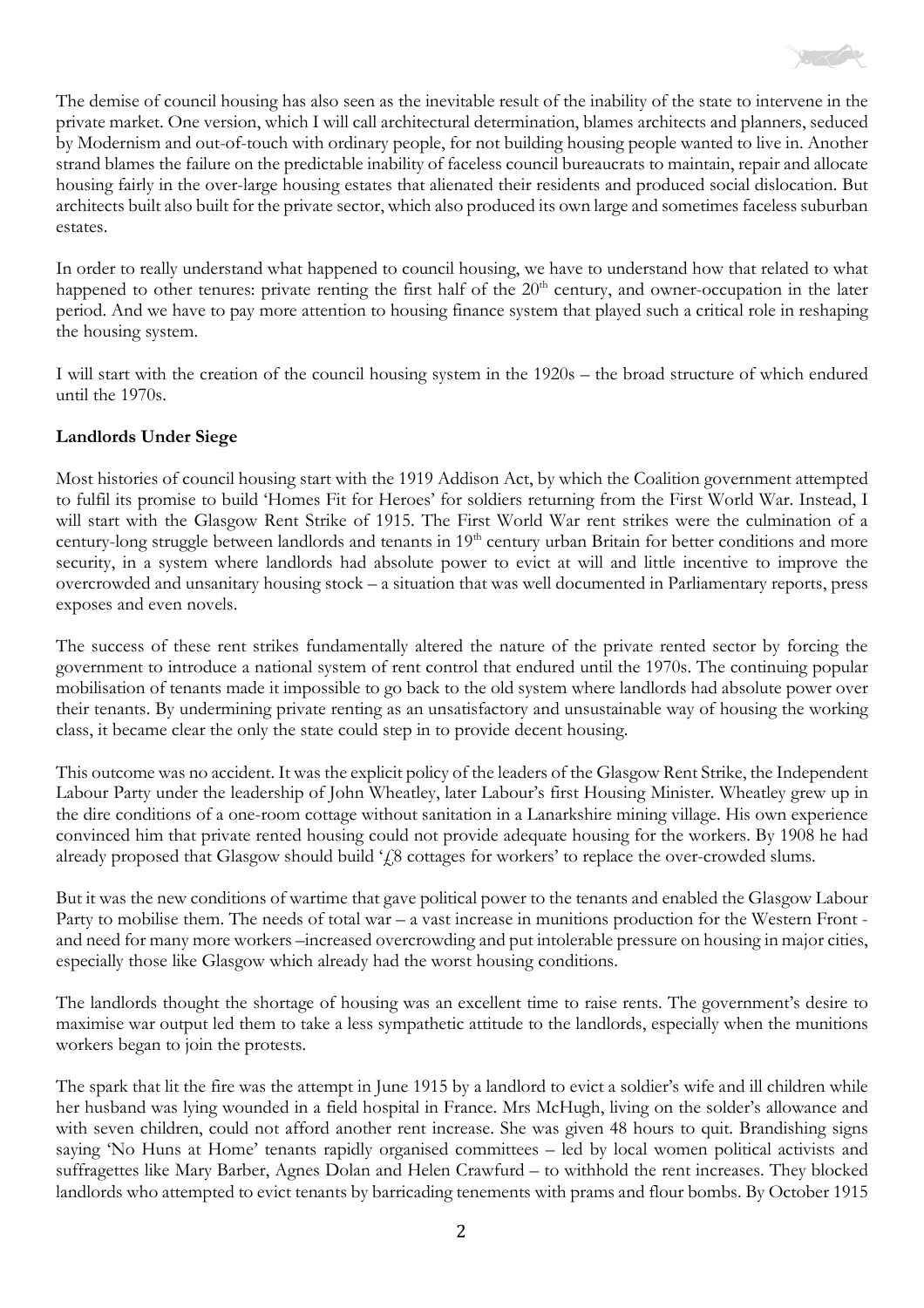the rent strikes had spread throughout the city, and when munitions workers marched to the court to prevent further evictions, the government had to act.

With rent strikes rapidly spreading across other munitions centres across the UK, the government introduced a complete nationwide freeze on rents – and importantly – mortgage interest payments (which meant lower returns for investors in housing.) This was intended as purely a wartime emergency measure. But when the war ended, amid further unrest by tenants – and the political unpopularity of raising rents for both working class and middle class tenants – it proved impossible to entirely abolish rent control in the interwar years, and indeed during the Second World War the government pre-empted protest by reintroducing full rent control which enduring until the 1970s.

With rent control, building new private rented housing for workers was uneconomic. In addition, middle class investors who had traditionally seen investing in local housing as a safe investment now found more attractive returns in buying government war bonds which offered risk-free 4% interest. Adding to the disincentives was the growing movement for wholesale slum clearance, where landlords with houses 'unfit for human habitation' would only be offered compensation for the site value of the land. With virtually no new building, the size of private rented sector continued to shrink.

#### **The Creation of Council Housing**

Under these conditions, and in a country where 90% of households were renting privately, the need for state intervention to tackle the housing shortage could no longer be ignored. In the 1920s, all three political parties proposed legislation to tackle the housing crisis – but it was the final measure, the Wheatley Housing Act of 1924, proved the template for the future development of council housing.

The Addison Act of 1919 developed by the Liberal MP as part of war-time reconstruction planning, for the first time required all councils to measure housing need and provided a full government subsidy for a temporary crash programme. The aim was to eliminate the housing shortage by building 500,000 council houses to a higher design standard. However, when post-war inflation, fuelled by a shortage of construction workers and building materials, tripled the cost of housing, the government abolished the programme in 1922 as part of the 'Geddes Axe' austerity drive.

Neville Chamberlain, who became the Conservative Minister of Health in 1923 (which also covered housing), had a long-standing interest in housing problems stemming from his involvement with Birmingham's strong 'municipal socialism' tradition. His Housing Act proposed subsidising the private sector with a 20-year government subsidy, with councils being allowed to build only if they could show that the private sector was not. This, however, produced little new working class private rented housing.

John Wheatley, whose Housing Act was the main achievement of the short-lived minority Labour government of 1924, took a more comprehensive and long-term approach. His first act was to convene a meeting with the builders and building trade employees to agree a joint long-term plan to rapidly increase the number of apprentices in the building trade. He also convened a meeting with building suppliers to get a commitment – if necessary, backed by legislation – so that they would not take advantage of the expanded housing programme to inflate costs. Crucial to winning industry support was Wheatley's commitment to a long-term council housing building programme that would guarantee continuous work for builders. Wheatley proposed to build 2.5 million council homes over 15 years, with a gradual expansion of output to 225,000 per year by 1934.

Wheatley also moved to provide the right financial and political incentives for local authorities to build. He guaranteed a £9 per year subsidy per house for 40 years (higher in rural areas) and limited the contribution of councils had to make from the rates. With income from rents, rates and central government, councils had a strong incentive to expand their building. Under these circumstances, output soared. By 1927, total housing production (including private housing) reached 273,000 units, a total much higher than we have achieved in the last two decades. Building more council housing was politically popular, and strong Labour support for increased council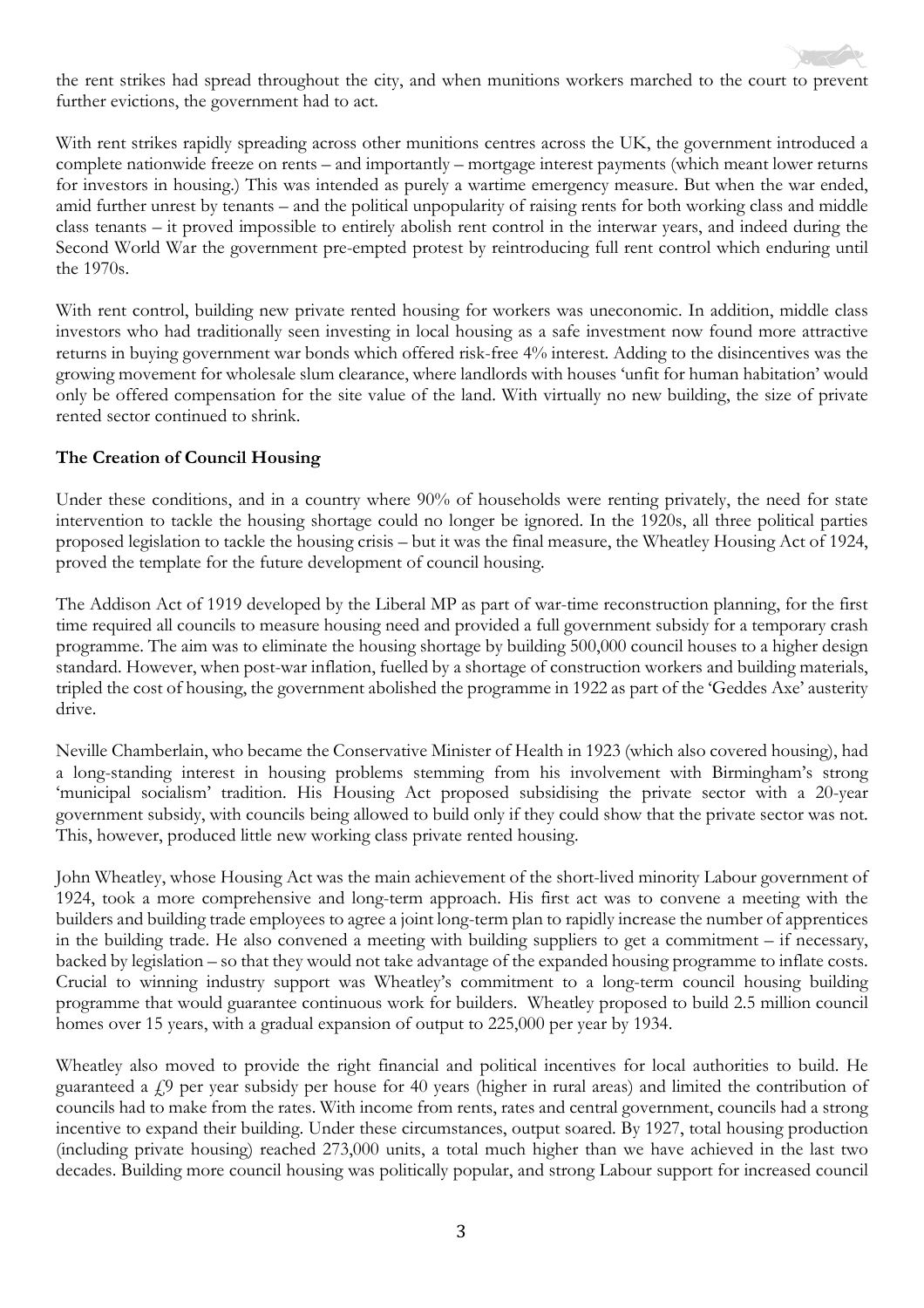building was an important factor in the party capturing control of most large cities by the 1930s – and grateful council tenants remained Labour voters for many years.

Most of this interwar council housing was built in garden estates on the outskirts of cities, such as the huge Becontree Estate in London and the Wythenshawe Estate in Manchester. As general needs housing, it was generally allocated to 'respectable' working class and middle-class tenants with a steady income and an acceptable standard of cleanliness. Tenants were visited before tenancies were offered, and housewives assessed on the state of their property. Rent collectors also kept an eye on tenants' care of their new property, for example ensuring neatly tended front gardens. This made the acquisition of a council tenancy an aspirational goal for working class households and helped ensure the financial viability of the schemes. But there was a strong element of paternalism.

By the 1930s the National Government had shifted policy and declared 'a Crusade Against the Slums'. The shift to rehousing families from slum clearance schemes led to fears that the bad habits of 'slum dwellers' would undermine the standards on the council estates. This is reflected in the letter sent to newly rehoused tenants sent by the Bristol's housing department in 1936:

"The Housing Committee realise that you have been living under very undesirable conditions, and that in worn out houses it is very difficult to get rid of vermin. But there will be no excuse in your new house. Do not buy second-hand furniture, bedding or pictures unless you are quite sure that the articles are free from vermin. Insects do not like soap and hot water, and they also dislike dusters and polish. So if in the new house you keep your windows open, and keep your bodies and clothing, floors and stairs, furniture and bedding clean; use the duster frequently on all skirting and ledges, you are not likely to be troubled again with vermin. This sounds a lot, but life isn't going to be all work for the housewife. The new house will be easy to keep clean and it will be well worth looking after.

The shift to a strategy of slum clearance – another perennial tension in the history of council house building – also caused problems with the affordability of rent in an era when there was no such thing as housing benefit.

The political consensus the central role of council housing was reinforced by the debate on post-war reconstruction during the Second World War. The 1942 Beveridge report identified 'squalor' as one of the five evils (along with ignorance, want, disease and idleness) that the government should take responsibility for in the new welfare state 'from the cradle to the grave'.

With a substantial proportion of the housing stock damaged by wartime bombing, providing general needs housing to rebuild the country was a central priority of the 1945 Labour government. Under Nye Bevan, the Minister of Health, private building was severely limited, and councils were given priority in labour and materials in the housing drive. Bevan also insisted on higher standards for council housing, including two lavatories. His programme was hampered by a severe post-war shortage of materials and construction workers – added to by the slow pace of demobilisation. Furthermore, the government's economic difficulties led to restrictions on imports of timber and cuts to government spending which slowed the pace of rebuilding considerably, and Labour never achieved its targets.

But rather than rejecting council housing, the Conservatives in their 1951 election campaign embraced it – and indeed made it their target to build 300,000 houses a year, the majority in the public sector, more than Labour had managed. By 1954 they had achieved this, and the Housing Minister, Harold MacMillan, was well on his way to becoming Prime Minister. The targets had been met partly by lowering standards, and partly by encouraging local authorities to adopt industrial building methods and giving them financial incentives to build tower blocks. When Labour came back into power in 1964, they aimed to increase output to 500.000 houses per year.

#### **Council Housing under Attack**

But by the 1970s, the whole concept of council housing was under attack. Critics wondered whether it was sustainable and affordable in a time of growing economic crisis. Other worried that council estates, beset by poor design and planning, alienated council tenants from society and led to growing social problems such as loneliness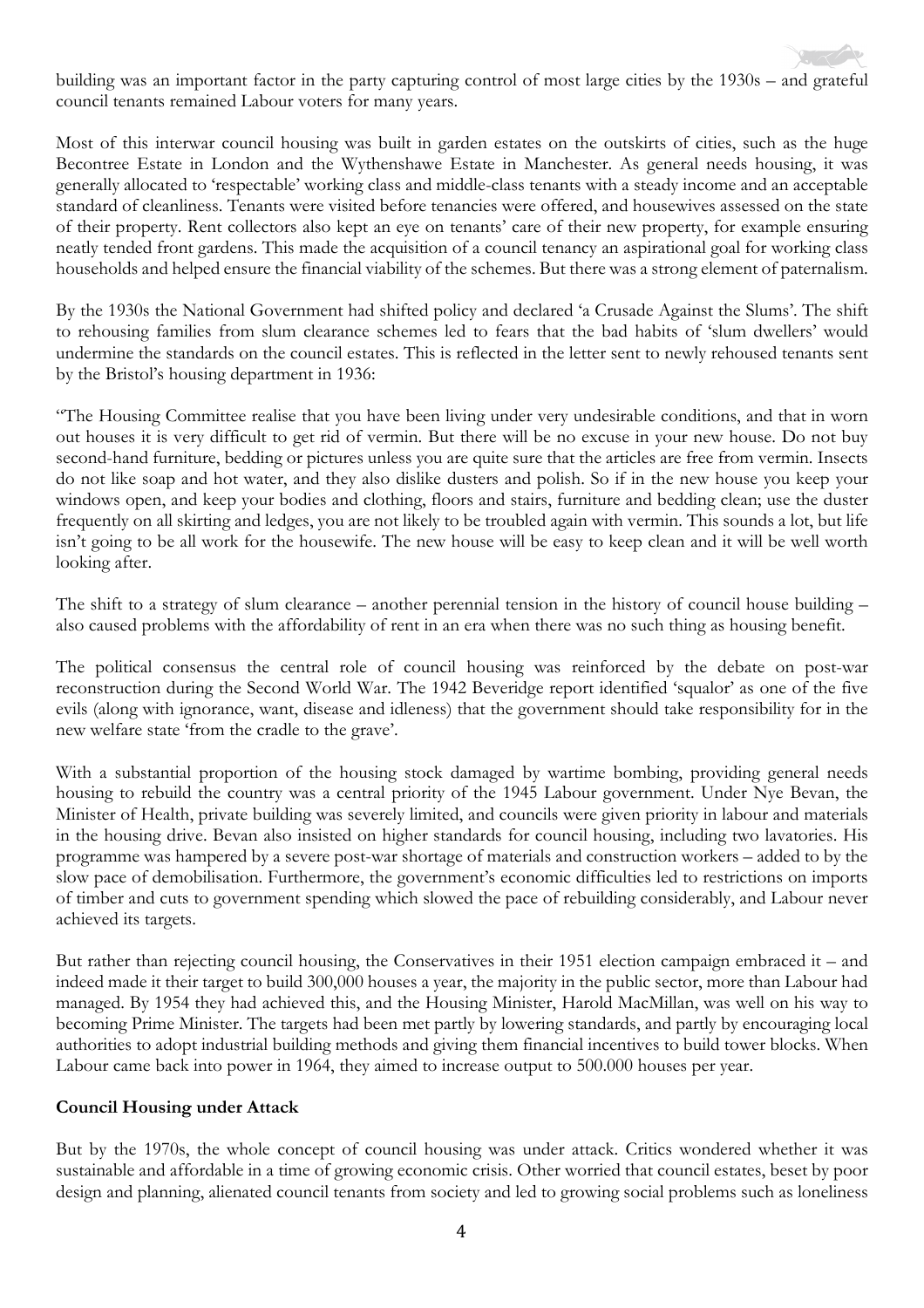and crime. Still others thought that council tenants lacked the freedom to shape their own destiny, unable to move or improve their property and subject to petty regulations.

The cumulative effect of all these critiques was to create a new narrative that disparaged council housing as more of the problem than the solution to the housing crisis and laid the groundwork for a radical shift in policy under Mrs Thatcher.

The first critiques of council housing, however, emerged from left-wing academics in the 1950s. Peter Wilmot and Michael Young's influential study *Family and Kinship in East London*, argued that the mass rehousing of working class families on large overspill estates destroyed their family support networks and led to isolation and alienation. This was part of a trans-Atlantic sociological debate that focused on the value of communities which suggested that alienation increased in the new and anonymous suburbs, debated in influential books such as David Reisman's *The Lonely Crowd* and Herbert Gans' *The Levittowners, (*which challenged this view)*.* However, the US suburbs they were criticizing were private, owner-occupied developments, suggesting that the phenomenon was not inherent in the development of public housing. A reanalysis of some of the data in the British studies suggests that the picture was much more mixed – many tenants preferred to be rehoused away from 'nosy neighbours' and did not miss not having to live with their parents, and appreciated modern homes.

But increasingly, the critique of council housing shifted to an attack on its poor design and building standards. Here it was the tower block rather than the garden estates that were the focus of attention. The partial collapse of Ronan Point, a tower block in Newham, East London, after an explosion caused by a gas leak, was the turning point, with the widespread press coverage thrusting this in the public eye. Although tower blocks were always a small part of the total number of council houses, they were particularly visible in the big cities, such as London and Birmingham, where there they were built in substantial numbers in the 1960s. A broader critique of design standards, which was partly based on the US writer Oscar Newman's *Defensible Space*, was produced by Alice Coleman, whose influential book *Utopia on Trial* argued for close 'links between 'social malaise – from litter and vandalism to children in care – and the design and layout of modern estates.'

In addition, the council housing financing system was coming under increasing strain in the boom and bust years of the 1970s. This was mainly due to high inflation and high interest rates, which made it more expensive for councils both to build new houses (with rising costs of land and labour) and to finance them by borrowing at high interest rates. This was an example of 'front-loading', where the burden of high initial loan payments would be rapidly diminished if high inflation continued by cutting the value of the debts. But that would require both rents and housing subsidies to keep up with inflation, something that was difficult politically (in the case of rents) and economically, as governments sought to reduce their overall debts. In 1976, during the IMF crisis when Britain was required to make budget cuts to save the pound, the council house-building programme was temporarily suspended.

Finally, the question of council housing management was becoming more acute. This was not only a matter of managing repairs and maintenance as the council estates aged and became more differentiated. Fundamentally, it was a problem of how to devise a fair allocation system as pressures on the system increased. By the 1970s, for the most part the housing waiting list system - based on the date you applied - had been replaced by a 'needsbased' system, which allocated points for different types of housing need, rather than 'respectability'. This created tensions for many local people who now had a wait a very long time to be rehoused – and stay near their families. The passing of the Homeless Persons Act in 1977, which gave further priority to families and vulnerable individuals who were homeless, increased this tension. This was a very important step in ensuring that those in genuine need were helped first, but where such families were not local this further increased social tensions. Homeless families were often forced to live in the least desirable council estates – if not in bed and breakfast accommodation – which created further division within the public sector and revived some of the prejudices of earlier years against the undeserving poor. The upshot of all these changes, by making allocation decisions more public and explicit, was to make them more contestable and weaken the legitimacy of the system as a whole.

#### **Constructing Owner-Occupation: The Politics of a Property-Owning Democracy**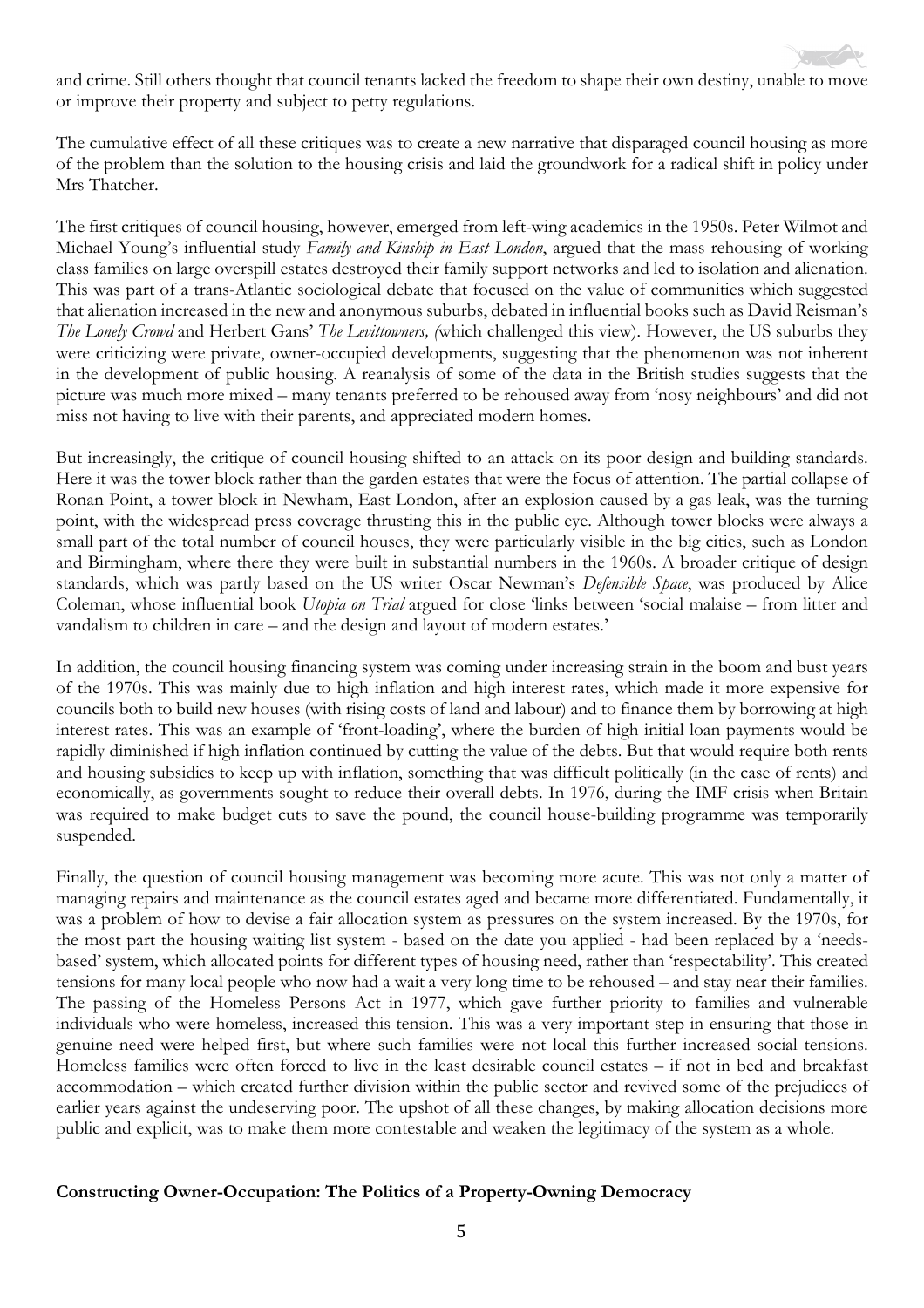But the key change that explains the policy shift was growing appeal of owner-occupation. How this came about requires more explanation. Although the Conservatives had long felt that a 'property owning democracy' would best support their values, the growth of owner-occupation was not an explicit aim of public policy, but as a result of social, commercial and financial developments.

The first boom in owner occupation came in the 1930s. Ironically, it was driven by the 1931 financial crisis, which led to the devaluation of the pound and the Great Slump. The depression led to a fall in the price of housing, particularly because of lower materials and labour costs. Meanwhile, the drop-in interest rates to 2%, coupled with the growth of large, national building societies such as the Abbey National made house purchase much more affordable. The boom was mainly in the more prosperous 'Metroland' of London suburbs and the Southeast, where speculative builders pooled costs to offer 95% mortgages.

But owner-occupation in the 1950s and 1960s was still not an aspiration shared by all middle-class people, much less those who were desperately waiting for a council housing. Many middle-class people were perfectly comfortable living in rent-controlled private rented accommodation, which was cheaper and meant less responsibility for repairs. People with experience of the Depression were also far less likely to want to take on the large debts that a mortgage represented. And mortgages were still hard to obtain, requiring regular savings with a building society for many years and a personal interview, and were not usually available to single people or women. The Bank of England also directly controlled the amount of lending allowed in the system to control inflation.

The first issue of *Which?* magazine to cover house purchase put it this way:

*"Mortgages used to be thought of as a burden and a shameful one at that. Some people see them this way still. Poor wretch, they say, look at him - three kids and a mortgage… The truth is, if you have got a mortgage, you are privileged… So we don't feel too cut up about problems of people who already have mortgages – We are much more bothered about people who don't have one."*

What had changed in the 1970s was a new attitude towards debt, which was shaped partly via advertising and advice columns. It was part of a bigger change to a consumer society in which status was more closely related to material possessions. Credit cards were first introduced in 1969. Mortgages also became easier to obtain, with smaller deposits and greater availability as banks provided competition for building societies. The availability of credit in turn precipitated the house price boom that began in the 1970s. Unlike most consumer goods, houses doubled in value in 1972-74 and by nearly as much in the 1980s. This provided strong pressure to buy sooner rather than later before prices got out of reach and made house purchase much more financially desirable as a hedge against inflation. The house price boom also led to a further decrease in the size of the private rented sector, with the rise of 'gentrification' as middle class families purchased inner city property. And there was a boom in DIY as more people chose to improve their homes and gardens.

### **The Right to Buy**

By 1971 half of all households were owner-occupiers. This was a sea change that neither political party could ignore. And so how to appeal to potential owner-occupiers became a pre-occupation of both political parties – and both Labour and the Conservatives began to consider selling council houses to their tenants. Some local authorities - notably the Conservative controlled GLC – had already begun selling off some of their newly built housing stock under permissive legislation, and this had proved very popular.

For the Conservatives, the most radical proposal came from Peter Walker, who suggested giving away council houses to those tenants who had lived in them a certain number of years (and had paid as much in rent as their house was worth). This was too radical for Margaret Thatcher, who in 1974 was Shadow Environment Secretary. She worried that 'our people, who had struggled with a mortgage to buy their Wates home', would feel this was unfair. However, reluctantly, she agreed to a more limited endorsement of discounted house sales – and a promise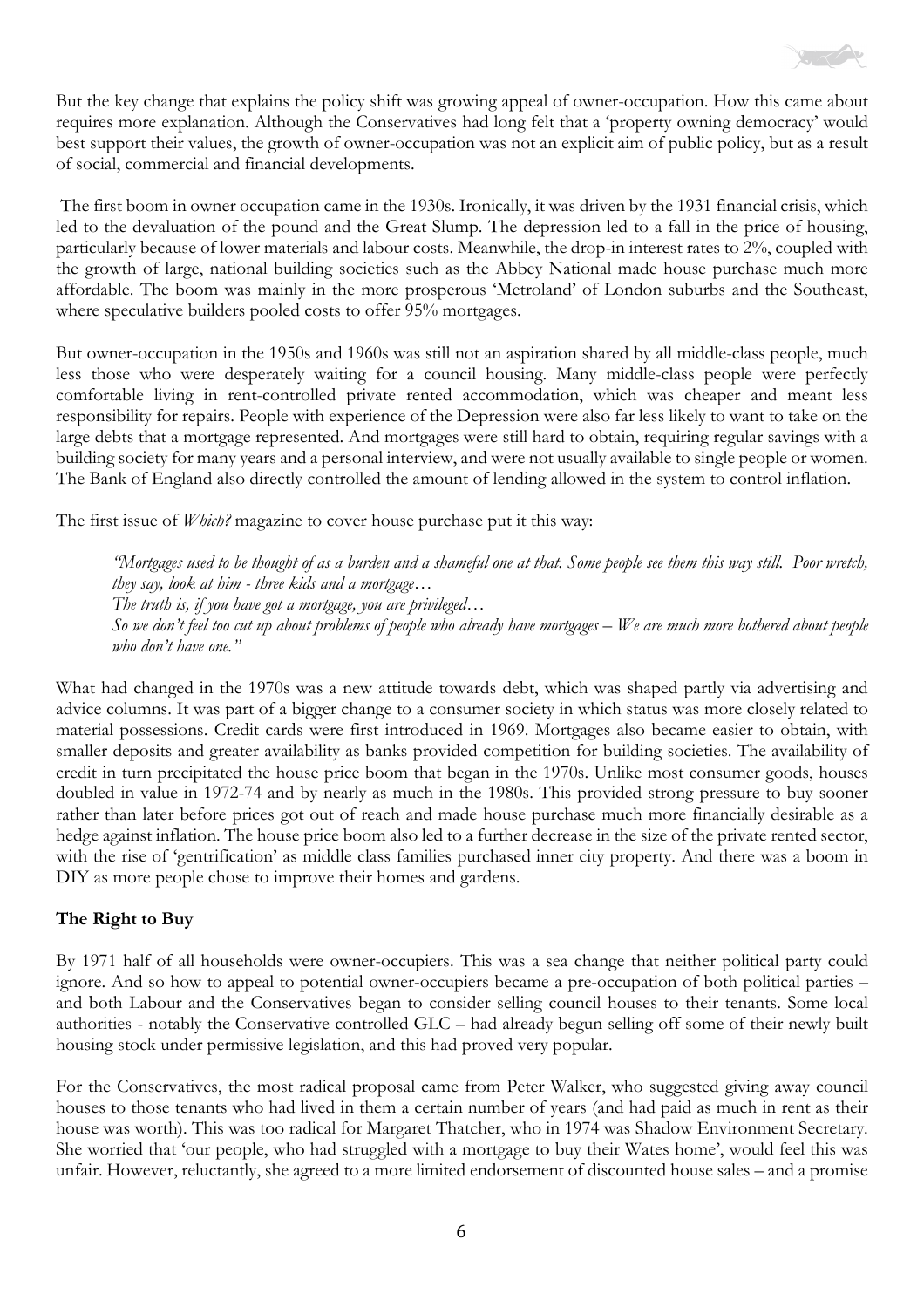to limit mortgages for all owner-occupiers at 9.5% (from the market rate of 11%) – an open-ended commitment that also made her uneasy.

Meanwhile, within the Labour government, which narrowly won the 1974 election, a strong lobby for selling council houses was developing. Led by Bernard Donoughue, head of the Downing Street Policy Unit, and Joe Haines, Prime Minister Harold Wilson's press secretary, they argued that Labour needed to avoid being outflanked by the Tories who might eat into their substantial bloc vote among council tenants. They also argued that such sales would free tenants from petty bureaucracy and make working class owners better off financially. However, the Labour proposals differed from later Conservative proposals in significant ways: councils would retain the right to repurchase the homes when the original tenants sold, and the money raised by the sale would go back into building more local authority housing. But the real sticking point was the almost universal opposition of Labour local authorities, for whom building – not selling - council houses was seen as their most important achievement.

The Conservatives had no such concerns. In the 1979 Manifesto they pledged to give all council tenants the right to buy their homes at discounted rates, ranging from 33% after 3 years tenancy to 50% after 20 years, along with a guaranteed right to a mortgage. In introducing the legislation, Mrs Thatcher said that the plan 'would fulfil Anthony Eden's dream of a property-owning democracy' and 'to give more of our people the freedom and mobility, and the prospect of leaving something to their children and grandchildren, which owner-occupation provides.' In order to overcome the opposition of Labour councils, the bill also gave draconian powers to the Secretary of State – then Michael Heseltine - to force reluctant councils to sell. On the contentious issue of whom the receipts from the sales should go to, the Treasury largely won the battle with the Department of the Environment, and the capital receipts played an important part in reducing the national debt. As part of that objective, the Treasury insisted on blocking all further council house building. The right to buy was the first in a number of salvos that eventually led to a great weakening of the power of local government and limited their ability to innovate and undertake social initiatives.

In line with Treasury policy, the number of council houses built fell from over 200,000 in 1979 to just 14,000 three years later.

On its own terms the right to buy was a success on three fronts. For those who could afford to buy and lived in decent homes, it was a windfall that gave them both autonomy and the prospect of realizing large gains when they sold up, although some people whose circumstances changed were not able to keep up the payments. The 1.5 million council homes sold substantially raised the owner-occupation rate in Britain to 63% by 1990. People who bought leasehold flats, however, faced more issues with the level of service charges they were still obliged to pay local authorities.

Secondly, the policy did yield major dividends for the Treasury. As foreseen, it produced greater savings in government expenditure than any other policy. As well as the immediate revenue from sales, it reduced pressure on long-term government borrowing that had funded house building and made it easier to raise rents for the remaining council tenants, while facilitating tax cuts.

Finally, the policy was extremely popular politically, embodying Mrs Thatcher's philosophy of giving power to the people and liberating them from state control. It was widely believed to have won the Conservatives power in the 1979 election and helped Mrs Thatcher stay in power by encouraging working class defections from Labour. Labour politicians, just as much as Conservative ones took note of its appeal to voters and were extremely reluctant to oppose the right to buy in future elections. Indeed, there were more council house sales during the period of "New Labour' from 1997 to 2010 than there had been before they came to power.

#### **Success or Failure?**

There have also been major long-term downsides to the right to buy.

The sale of council houses fundamentally changed the social composition of the public housing sector, with increasing numbers of unemployed, elderly and single parent families remaining. This altered the social balance on estates and increased the stigmatization of council housing, while decreasing the ability of the remaining tenants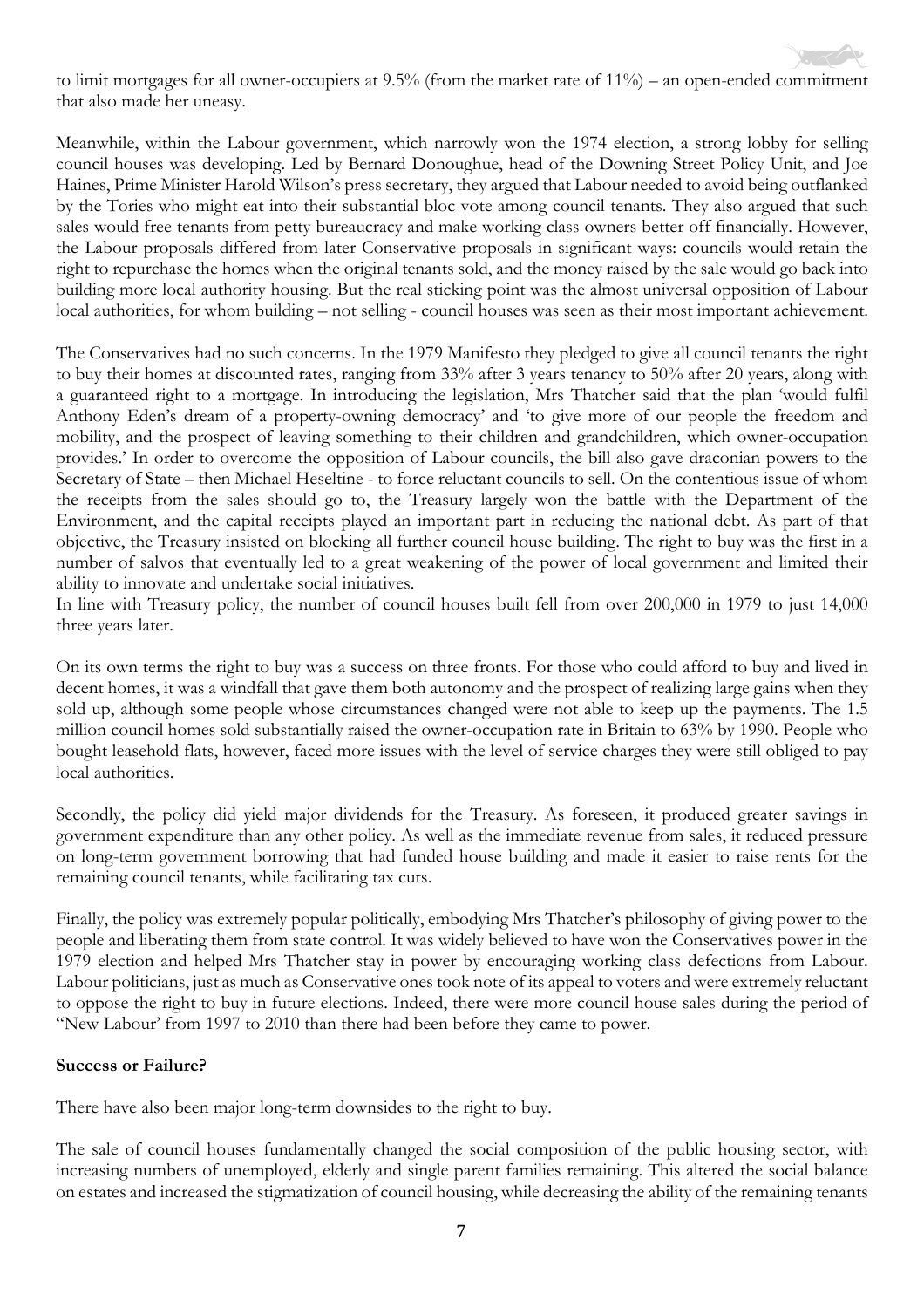to pay the full rent. In the long-term this led to a huge increase in the payment of housing benefit (both in the private and public sector), which rapidly overtook the amount of money invested in long-term housing provision.

The right to buy, when coupled with the complete freeze on council house building, also led to the creation of a long-term housing shortage, as private sector building did not take up the slack from the era when council building made up half of all new housing. Combined with even easier availability of mortgages, this fuelled another long house price boom that ultimately put house purchase out of reach of many young people and first time buyers. Attempts to further encourage house purchase for first time buyers by government subsidies to mortgage interest rates have had the effect of further raising prices.

The replacement of local authorities with housing associations as the main providers of social housing has proved disappointing both from a management and building point of view. The building of more 'affordable' housing for rent has been become dependent on the success of private luxury developments for sale. As construction and land costs have risen, housing associations have had to pay for their subsidized housing through selling more of their development to private owners. And councils have also found it difficult to enforce agreements with private developers to build a proportion of social housing as their costs rise.

Although the private sector has now overtaken the council sector in size, it too does not offer satisfactory accommodation for many families, particularly with the insecurity of tenure that could prevent putting down permanent roots. And rents, closely tied to house prices, are also becoming unaffordable.

#### *Retrospect and Prospect*

The council house system lasted a remarkably long-time as the centrepiece of British housing policy. This corresponded to a period of rapid improvement in housing conditions and reduction in the shortage of housing. Since its demise, we have struggled as a nation to solve the housing puzzle, especially as regard to costs. The huge increase in house prices has redistributed wealth to those in the middle- and top-income groups, while lowering the share of wealth held by the bottom half of the population. It has also created huge generational inequality, and owner-occupation as a percentage of all households seems to have reached its limits and may even be declining. And we have failed to build vibrant and thriving communities in many towns and cities.

Whether housing can be a force for equality rather than the accumulation of wealth is still an open question. The tax system still privileges housing wealth, not least through the current system of council tax. Some sort of greater contribution from homeowners might be necessary to meet the cost of future services, such as social care. But more importantly, can we conceive of new methods of state provision that avoid the mistakes of the past and builds mixed communities, working with the private and voluntary sector to provide adequate services and local pride with more public participation and control?

What would be required would be not just practical steps but a change of imagination, from a belief that owneroccupation is the only desirable tenure, to the idea that the public sector in a different form could again be the lead developer which could provide the mixed accommodation and vibrant communities that people want to live in. It is a formidable challenge, but just as we found a way to tackle the even more overwhelming housing problems of the  $19<sup>th</sup>$  century, we must find a way to rethink our housing system for the  $21<sup>st</sup>$  century.

#### **References**

Beckett, Andy, *When the Lights Went Out: What Really Happened to Britain in the 1970s,* London: Faber and Faber, 2009

Bourneville Village Trust, *When We Build Again,* London: George Allen & Unwind, 1941.

Bowley, Marion, *Housing and the State 1919-1944,* London: George Allen & Unwin, 1945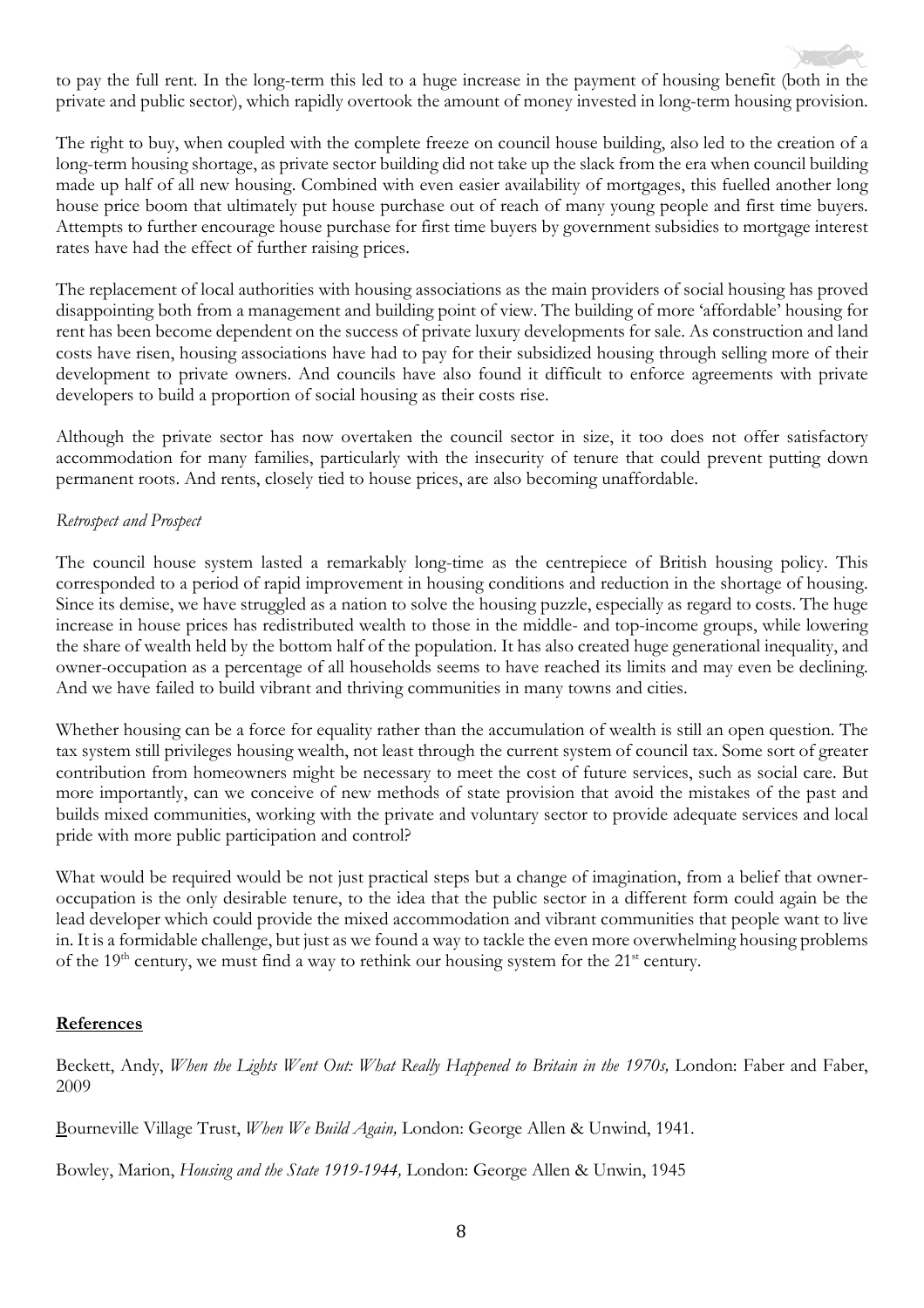

Broughton, John, *Municipal Dreams: The Rise and Fall of Council Housing,* London, Verso, 2018

Coleman, Alice, *Utopia on Trial: Vision and Reality in Planned Housing,* London: Hilary Shipman, 1985

Daunton, M.J., *Councillors and Tenants: Local Authority Housing in English Cities 1919-1939*, Leicester: Leicester University Press, 1984

Department of the Environment, *Homes for Today and Tomorrow* (Parker Morris report), London: HMSO, 1961

Department of the Environment, *A Report of the Committee on Housing in Greater London (*Milner Holland report), Cmd 2605, London: HMSO, 1965

Dorling, Danny, A*ll That is Solid: The Great Housing Disaster,* London: Allen Lane, 2014

Dunleavy, Patrick*, The Politics of Mass Housing in Britain 1945-1975,* Oxford: Clarendon Press, 1981

Englander, David, *Landlord and Tenant in Urban Great Britain 1838-1918,* Oxford: Oxford University Press, 1983

Foot, Michael, *Aneurin Bevan 1945-1960*, London: Davis-Poynter,1983

Forest, Ray, and Alan Murie, *Selling the Welfare State: The Privatisation of Public Housing*, Routlege: London, 1988

Cole, Ian and Robert Furbey, *The Eclipse of Council Housing,* London: Routledge, 1994

Galdie, Enid, Cruel Habitations: *A History of Working Class Housing 1780-1918,* London: George Allen & Unwin, 1974

Gans, Herbert, *The Levittowners*, New York: Columbia University Press, 1967

Hanley, Lynsey, *Estates: An Intimate History*, London: Granta, 2007

House of Commons, Environment Committee, Second Report Session 1980-81, *Council House Sales, Volume I*, HC 366-1, 16 June 1981

Lawrence, Jon, *Me, Me, Me? The Search for Community in Post-War England,* Oxford: *Oxford University Press*, 2019

Melling, Joseph (editor), *Housing, Social Policy and the State,* London: Croom Helm, 1980

Murie, Alan, *The Right to Buy: Selling off Public and Social Housing,* Bristol: Policy Press, 2016

Ravetz, Alison, *A Model Estate: Planned Housing at Quarry Hill*, Leeds, London: Croom Helm, 1974

Ravetz, Alison, *Council Housing and Culture: The History of a Social Experiment*, Abington: Routledge, 2001

Riesman, David, *The Lonely Crowd,* New Haven: Yale University Press, 1950

Sandbrook, Dominic, *Who Dares Win: Britain 1979-1982,* London: Allen Lane, 2019

Saunders, Peter, *A Nation of Home Owners*, London: Routledge, 1990

Simon, E.D, *The Anti-Slum Campaign*, London: Longmans, Green, 1933

Swenarton, Mark, *Homes Fit for Heroes,* London, Heinemann, 1981